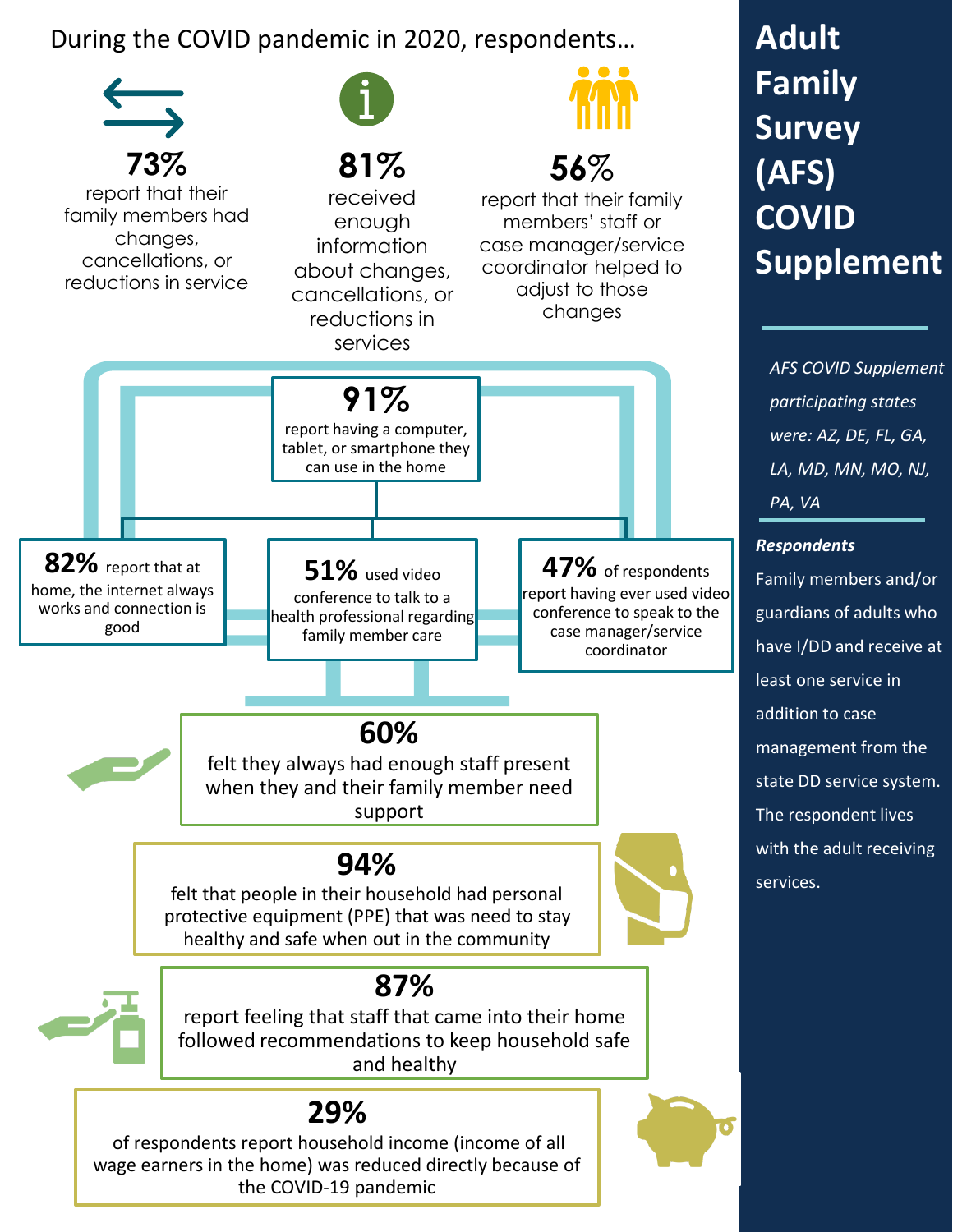During the COVID pandemic in 2020, respondents …